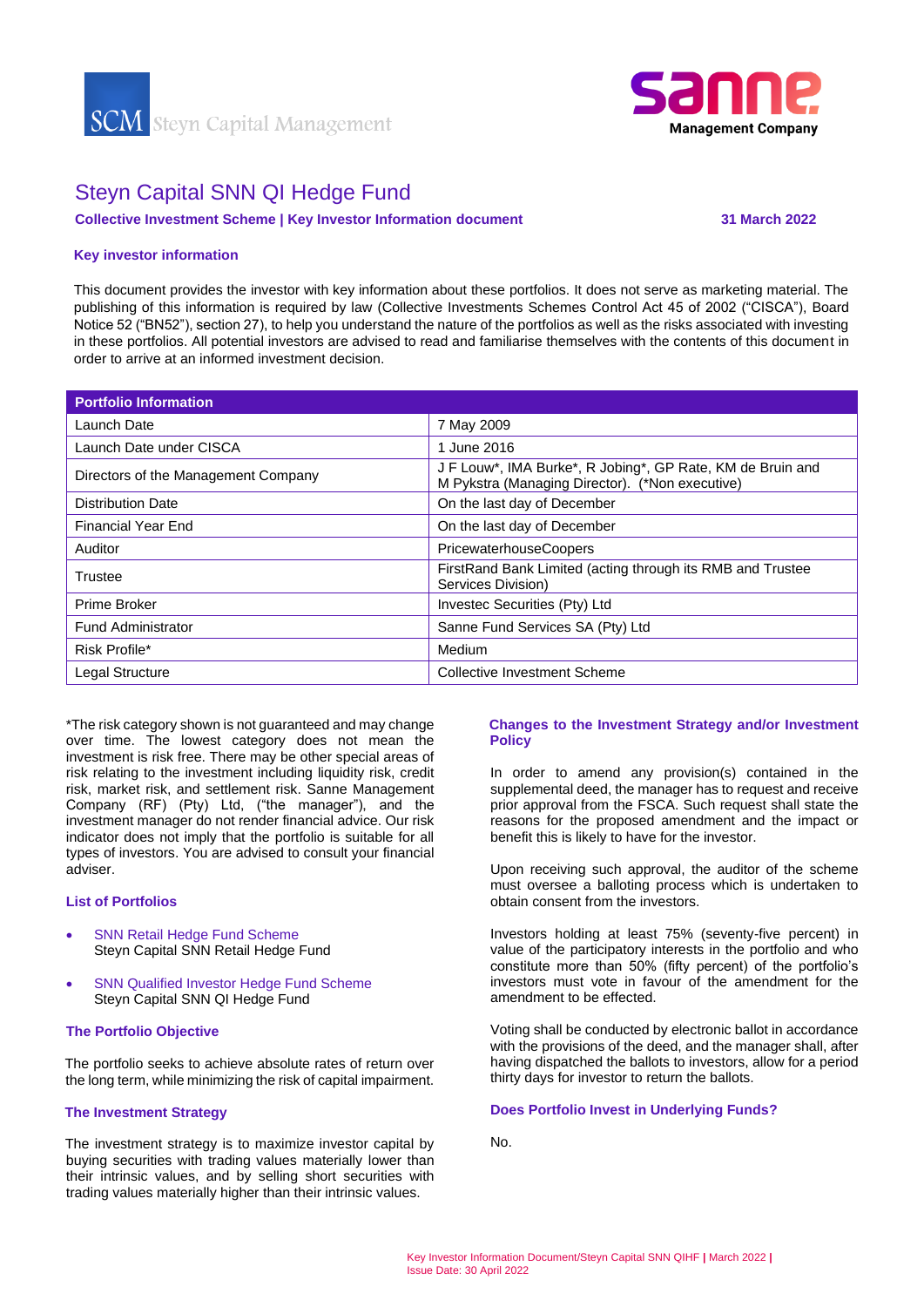**SCM** Steyn Capital Management

#### **The Types of Assets in which the Portfolio may invest**

Securities, meaning equity securities, non-equity securities and quasi-equity securities, including shares, stocks, debentures, warrants, options, futures, derivative, instruments, bonds, interest rate swaps and money market instruments, whether listed or unlisted. Investments outside South Africa are not permitted.

## **The Investment Restrictions applicable to the Portfolio**

Investments outside South Africa are not permitted. The following risk management principles may be employed by the investment manager:

|                                                        | Limit       |
|--------------------------------------------------------|-------------|
| Individual long positions                              | 20% of NAV  |
| Individual short positions                             | 7.5% of NAV |
| Net industry concentration (measured<br>by sub-sector) | 25% of NAV  |

# **Instances where the Portfolio may Use Leverage**

#### The Types and Sources of Leverage

The portfolio engages in the short selling of securities.

# The Risks Associated with the Leverage

Selling securities short creates the risk of losing an amount greater than the amount invested. Short selling is subject to the theoretically unlimited risk of loss because there is no limit on how much the price of a security may appreciate before the short position is closed out. In addition, the supply of securities which can be borrowed fluctuates from time to time. The portfolio may be subject to losses if a security lender demands return of the lent securities and an alternative lending source cannot be found or if the portfolio is otherwise unable to borrow securities which are necessary to hedge its positions.

#### The Restrictions on the Use of Leverage

The investment manager may not use external borrowings.

# Collateral and Asset Re-Use Arrangements

Short positions of the portfolio are collateralised by the portfolio's cash and long security positions. Collateral provided to the prime broker may not be utilised

by the prime broker for the purpose of re-hypothecation.

# The Maximum Leverage allowed for the Portfolio

| Commitment Approach | Limit              |
|---------------------|--------------------|
| Gross exposure      | 200% of NAV        |
| Net exposure        | 25% to 100% of NAV |



Gross exposure is defined as the sum of long and short security positions.

Net exposure is defined as the long exposure less short exposure.

# **Material Arrangements of the Manager with the Prime Broker**

# The Manner of Managing Conflicts of Interest

The manager has appointed Investec Securities (Pty) Ltd as the prime broker. Both entities are subject to separate governance structures and independent oversight and internal controls, as well as the FSCA regulatory oversight. Both entities have satisfied the FSCA in terms of the conflict of interest policy they have in place.

The parties agree that, for the duration of this agreement, they shall endeavour to avoid any conflict of interest between them.

In order to protect the investors, the parties shall exercise due care and skill and note to any affected party the nature and extent of the potential conflict of interest as well as the steps undertaken to minimise the effect on any affected party by such conflict.

# The Level of Counterparty Exposure

The portfolio will comply with the counterparty exposure limits as set out in BN52.

#### The Methodology of Calculating Counterparty Exposure

In terms of Section 8(2) of BN52 counterparty exposure shall be calculated to equal any initial margin held by a counterparty, the market value of any derivative, any net exposure generated through a scrip lending agreement and any other exposures created through reinvestment of collateral.

Provisions in the Contract with the Depositary and Custodian on the Possibility of Transfer and Rehypothecation of Assets

None.

#### **Delegated Administration and Management of Conflict of Interest that May Arise**

The Manager has appointed Sanne Fund Services SA (Pty) Ltd ("SANNE") as the administrator. Both entities are subject to separate governance structures and independent oversight and internal controls; as well as the FSCA regulatory oversight. Both entities have satisfied the FSCA in terms of the conflict of interest policy they have in place.

The parties agree that, for the duration of this agreement, they shall endeavour to avoid any conflict of interest between them.

In order to protect the investors, the parties shall exercise due care and skill and note to any affected party the nature and extent of the potential conflict of interest as well as the steps undertaken to minimise the effect on any affected party by such conflict.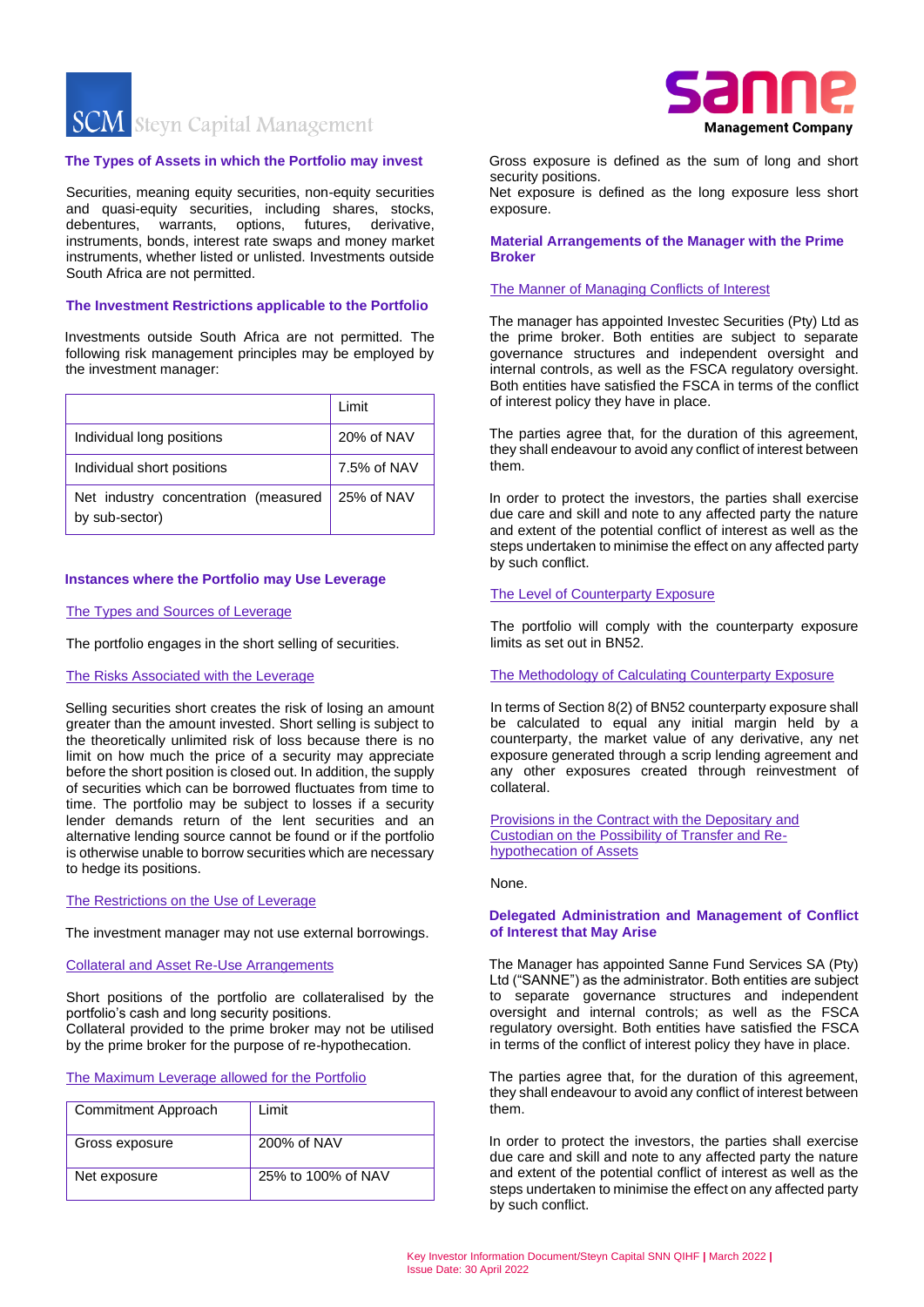**SCM** Steyn Capital Management

#### **The Portfolio's Valuation and Pricing Methodologies**

The portfolio will apply the portfolio valuation and asset pricing policy of the Manager. This policy will be consistently applied and meets the requirements of BN52.

# **The Liquidity Risk Management of the Portfolio and the Repurchase Rights**

#### The Repurchase of participatory interests

Repurchase notification date will be 2 (two) calendar months prior to the repurchase pricing date. Repurchase payment date will be no later than 14 (fourteen) business days after the repurchase pricing date.

#### Liquidity management

The investment manager shall manage the portfolio in such a manner as to ensure that the liquidity of the securities included in the portfolio does not compromise the liquidity terms of the portfolio as set out above.

Regular liquidity stress-testing will be applied, providing for:

- Increased investor repurchases;
- Shortage of liquidity of the underlying assets in the portfolio;
- An analysis if the period of time required to meet repurchase requests in the simulated stress scenarios.

#### **Gating, Side-Pocketing and Repurchase Restrictions**

Sections 5(b) (ii) and 6(5) of BN 52 provide that both retail hedge funds and qualified investor hedge funds may suspend the repurchases of units under exceptional circumstances and when it's in the interests of investors. If:

- any exchange on which underlying securities are listed is closed other than for weekends or holidays; or
- the disposal of underlying securities in order to fund the payment of the repurchase price is not reasonably practicable and/or is not in the interests of investors as a whole; or
- the manager is satisfied that it is not reasonably practicable to determine the market value of the underlying investments,

the manager may in its discretion suspend the redemption of participatory interests.

No other gating, side-pocketing or repurchase restrictions apply.

#### **Special Repurchase Arrangements or Rights of Some Investors**

#### None.

#### **Investment Management Fees, Charges, and Expenses**

| Annual Base Fee*      | No Base fee                                                                                                                  |  |
|-----------------------|------------------------------------------------------------------------------------------------------------------------------|--|
| Performance Fee*      | 15%, excluding Vat                                                                                                           |  |
| <b>High Watermark</b> | The fee calculation employs an<br>HWM ensuring no fee is<br>accrued until previous<br>underperformance has been<br>recouped. |  |

|                         | <b>Management Company</b> |
|-------------------------|---------------------------|
| <b>Once-Off Charges</b> |                           |
| Entry Charge            | 0%                        |
| Exit Charge             | $0\%$                     |

\*The above fees relate to Class 1 (Most expensive fee class available to the public)

The portfolio may offer multiple classes of units for different types of investors and unit holders. The various classes in the portfolio may each have different fee structures for the different types of investors.

All investments will be allocated to specific classes at the discretion of the investment manager. All classes of units in the portfolio will invest in the same investment portfolio of securities and share the same investment objective and policy.

For more detailed information about charges and how these are calculated, a detailed fee methodology is available on request from the Manager.

## **The Charges Paid by the Portfolio**

These charges make up the running costs of the portfolio. Permissible deductions from a portfolio shall include:

- Initial fee & VAT;
- Investment management fee;
- Administration fee;
- Exit fee;
- Trading charges and other levies;
- Auditor's fees;
- Bank charges; and
- Trustee and custodian fees.

#### **Fair Treatment of Customers**

The Manager observes a policy of Treating Customers Fairly ("TCF") and this permeates throughout the business and informs all business dealings of the Manager. The Manager strives to design, distribute, and provide products that meet the objectives of the TCF code and all investors investing in our products – simple and complex – are encouraged to seek qualified financial advice in order to select and invest in a product that not only meets their requirements, but is to their level of understanding and sophistication.

## **Preferential Treatment**

The directors and employees of the investment manager may hold an investment in the portfolio. These investment may be allocated into a non-fee paying class with a 0% base fee and a 0% performance fee.

Any investments placed within this class shall be at the discretion of the Investment Manager.

#### **The Latest Annual Report**

The latest annual report of the portfolio shall be kept at the office of the Manager for viewing by the investor.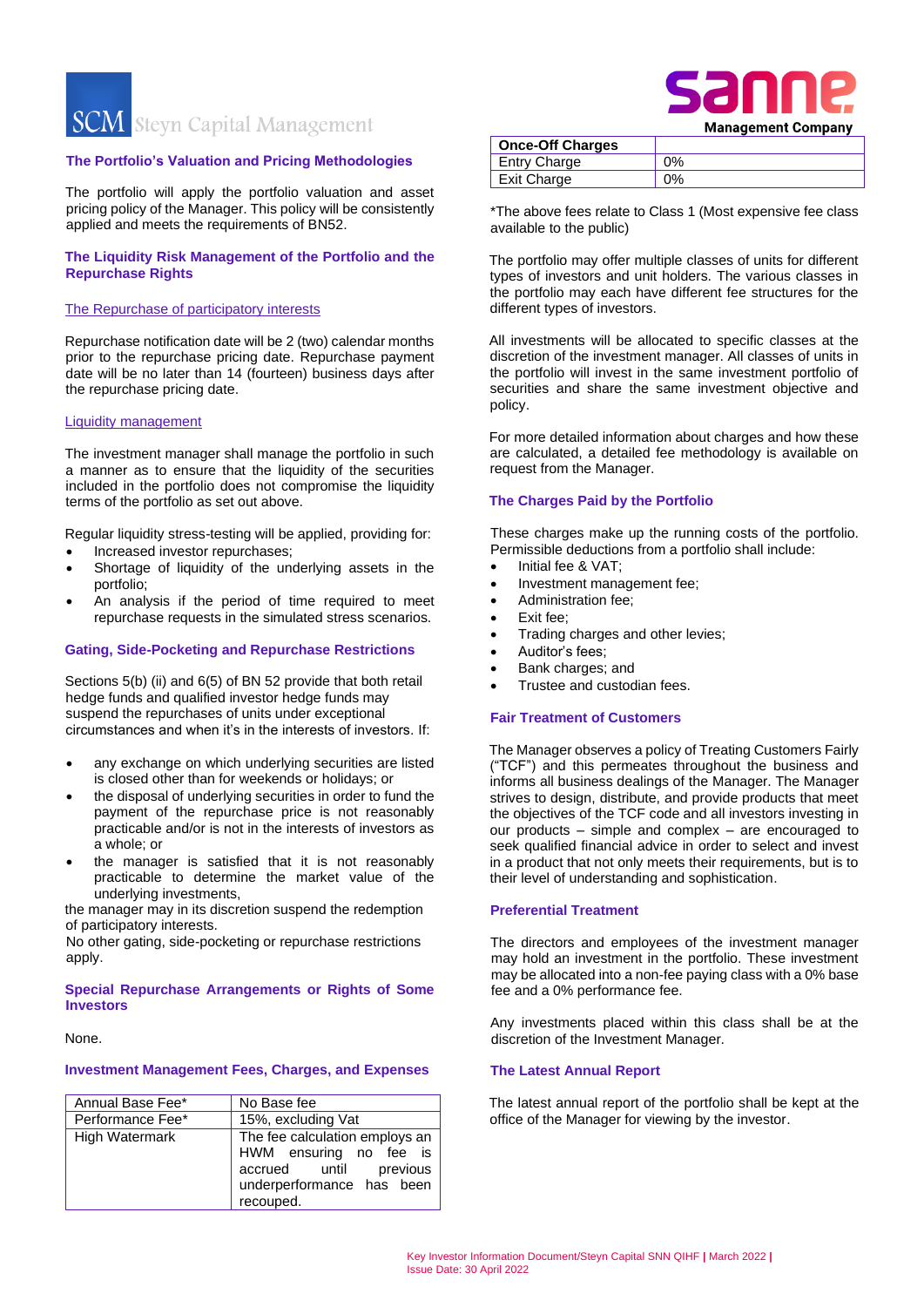



# **Selling and Issuing Participatory Interest in the Portfolio**

#### Purchase of Participatory Interests

Purchases of participatory interests will be effective on the first day of each calendar month. Applications for new purchases as well as the purchase amount need to be received no later than 10:00 on the last business day of the previous calendar month.

## Minimum investment amount

R1, 000,000 (One million rand).

The investor shall complete a subscription form and return to the manager by the last business day of the previous calendar month for the investment to be processed and participatory interest (units) allocated in favour of the investor on the 1st day of the new calendar month.

The manager may not sell any participatory interest (units) except on terms requiring the full payment of the selling price.